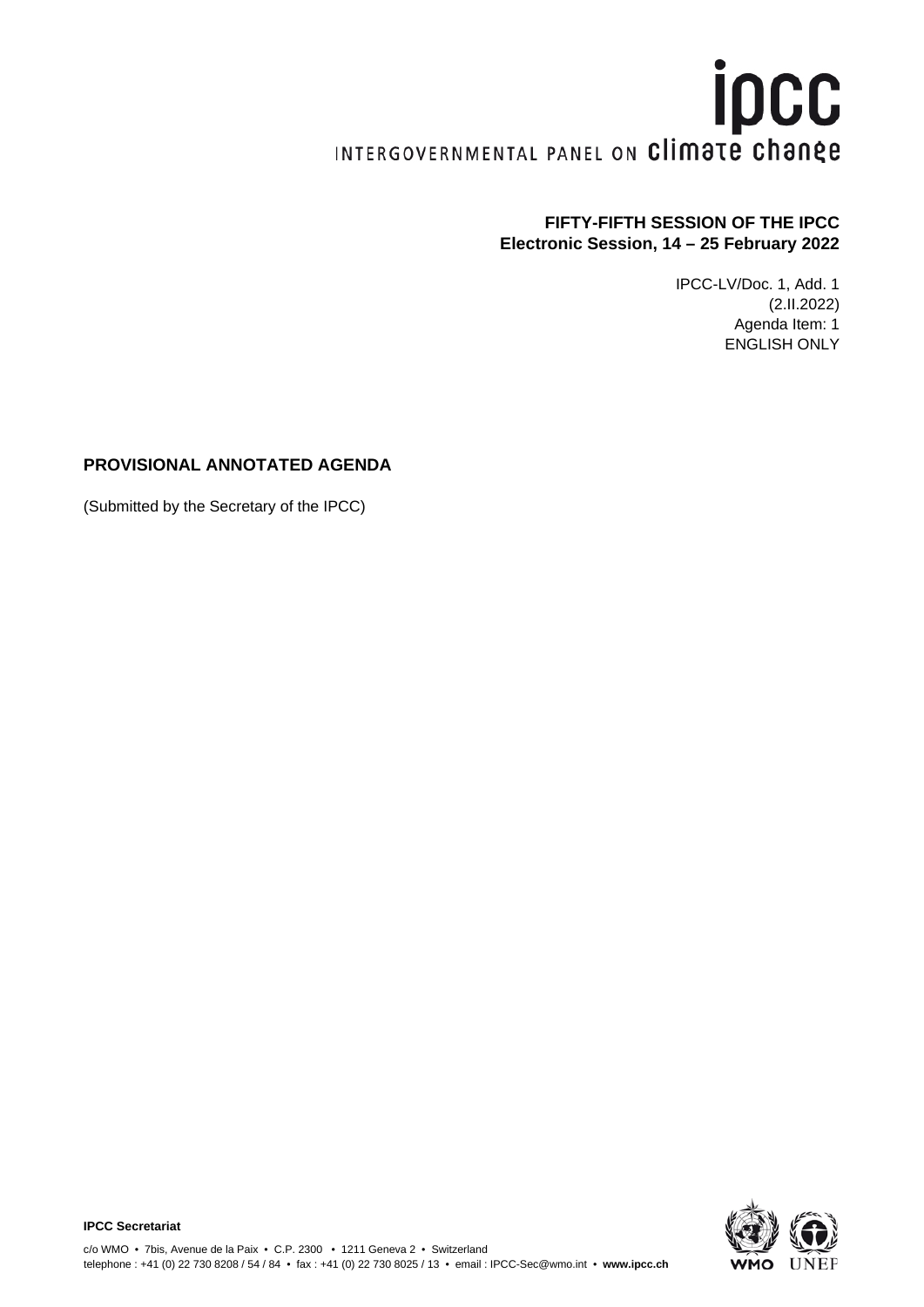## **PROVISIONAL ANNOTATED AGENDA**

The Fifty-fifth Session of the Intergovernmental Panel on Climate Change will take place from 14 to 25 February 2022 in a virtual format.

Simultaneous interpretation in Arabic, Chinese, English, French, Russian and Spanish will be provided during the Plenary Session. All documentation will be in English only.

Pre-session documentation will be posted on a dedicated web page at [www.ipcc.ch.](http://www.ipcc.ch/) In addition, the IPCC PaperSmart system will allow registered participants to access Session documents in electronic format during the meeting on a dedicated web portal via individual credentials linked to their registration. Specific guidance on the use of the PaperSmart system is made available in advance of IPCC sessions. Participants are encouraged to download the documentation on their computers in advance of the session.

A proposed organization of work including working hours is contained in document IPCC-LV/INF.1. A guidance [document](https://apps.ipcc.ch/eventmanager/documents/72/070220221244-GuidanceDoc.pdf) including a schedule of the session is available on the dedicated web page at [www.ipcc.ch.](http://www.ipcc.ch/) An updated version of the schedule may be posted as necessary.

## **1. OPENING OF THE SESSION**

The Chair of the IPCC will call the session to order at 10:00 a.m. (CET) on Monday 14 February 2022 after which invited dignitaries will address the Plenary.

After the official opening, the Chair will draw the attention of the Plenary to the provisional agenda [\(IPCC-LV/Doc.1\)](https://apps.ipcc.ch/eventmanager/documents/72/260120221058-Doc.1%20ProvAgendaP55.pdf) of the Fifty-fifth Session of the IPCC and propose its adoption and consideration of its items as per the proposed organization of work IPCC-LV/INF.1.

Following the addressing of the agenda items of the Fifty-fifth Session, the Chair of the IPCC will hand over to the Co-Chairs of Working Group II and the Twelfth Session of Working Group II will convene.

Agenda items of the Twelfth Session of Working Group II will be the approval of the Summary for Policymakers (SPM) of the Working Group II contribution to the Sixth Assessment Report and acceptance of the underlying scientific technical assessment.

After its conclusion, the Fifty-fifth Session of the IPCC will reconvene on Friday 25 February 2022 to accept the actions taken at the Twelfth Session of Working Group II and address other agenda items.

#### **2. APPROVAL OF THE DRAFT REPORTS OF THE FIFTY-FOURTH SESSION OF THE IPCC AND FIFTY-FOURTH (BIS) SESSION OF THE IPCC**

The Draft report of the Fifty-fourth Session of the IPCC and the Draft report of the Fifty-fourth (bis) Session of the IPCC were sent to IPCC Member countries for comments respectively on 13 and 21 January 2022. Comments received within the set deadlines have been incorporated in documents [IPCC-LV/Doc.](https://apps.ipcc.ch/eventmanager/documents/72/040220220625-Doc.2Draft%20ReportP54.pdf) 2 and [IPCC-LV/Doc. 3](https://apps.ipcc.ch/eventmanager/documents/72/030220221106-Doc.3%20DraftReportP54bis.pdf) which will be submitted to the Panel for final approval.